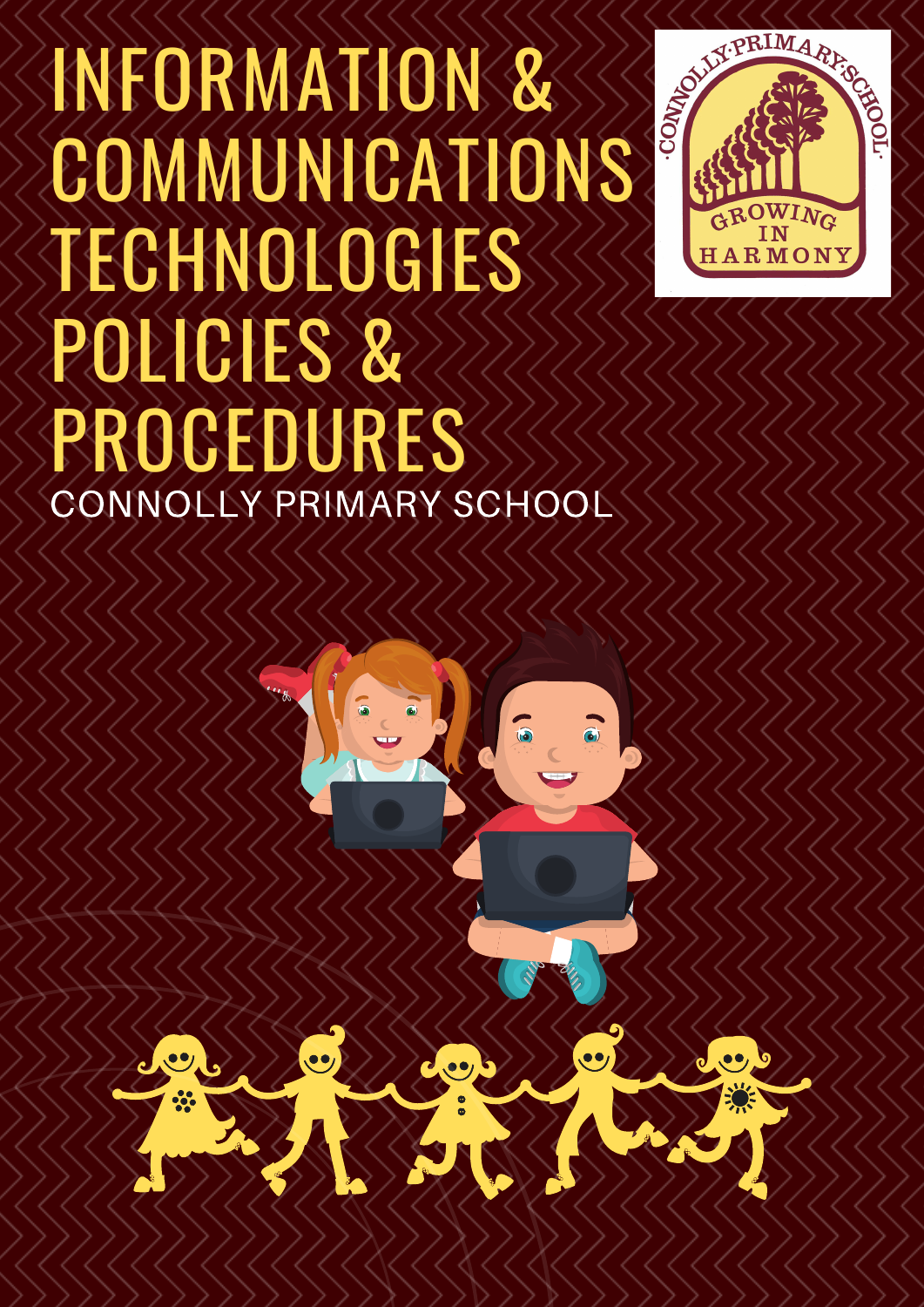#### **Our Objective**

{ **For every child to achieve their full potential by utilising our passion for learning, diversity, educational methods and innovation to make our school the first choice for parents.** }<br><br><br><br><br><br><br><br><br><br><br><br>

### **ICT - Roles & Responsibilities**

|                                                     | Management of Hardware & Software                                                                                                                                                                                                                                                                                                                                                                                                                                       | <b>ICT Within The Curriculum</b>                                                                                                                                                                                                                                                                                                                                                                                                                                                                                                                                                                  |
|-----------------------------------------------------|-------------------------------------------------------------------------------------------------------------------------------------------------------------------------------------------------------------------------------------------------------------------------------------------------------------------------------------------------------------------------------------------------------------------------------------------------------------------------|---------------------------------------------------------------------------------------------------------------------------------------------------------------------------------------------------------------------------------------------------------------------------------------------------------------------------------------------------------------------------------------------------------------------------------------------------------------------------------------------------------------------------------------------------------------------------------------------------|
| Administration                                      | • Maintain minimum ratios of computers as<br>part of established computer leasing plan.<br>. Provide technical support and liaise with<br>suppliers.<br>• Manage ICT cost centres<br>. Onsite management of the Notebooks for<br>Teachers (NB4T) programme, and ensure<br>all NB4T notebooks are connected to the<br>school network.<br>• Manage software copyright compliance<br>student network and portable<br>on<br>devices.<br>• Support staff in their use of ICT | . Lead Whole School ICT Curriculum support.<br>• Provide suitable professional learning<br>opportunities for staff in the use of ICT within<br>the curriculum.<br>• Further raise the profile of ICT within the<br>school and community.                                                                                                                                                                                                                                                                                                                                                          |
| <b>Digital</b><br>Technology<br><b>Lead Teacher</b> | • Trial and assist in the classroom<br>implementation of digital technology<br>hardware and software.<br>• Support staff in their use of ICT within the<br>learning programmes.                                                                                                                                                                                                                                                                                         | • Provide professional learning (through<br>collaborative planning and teaching) to staff<br>in the integration and utilisation of digital<br>technologies within learning programmes.<br>• Model best practice.<br>• Further raise the profile of digital technologies<br>within the school and community.                                                                                                                                                                                                                                                                                       |
| <b>ICT Committee</b>                                | · Develop, monitor and evaluate ICT<br>operational plan.<br>• Monitor expenditure from the ICT Cost<br>Centres.<br>• Lead teachers within their collaborative<br>team in the use of ICT.<br>• Maintain Techie Brekkie.<br>• Manage Level 1 basic troubleshooting<br>computer issues for their collaborative<br>team.                                                                                                                                                    | • Develop and implement ICT learning<br>programmes for Pre-Primary to Year 6.<br>• Establish and review ICT curriculum<br>documents.<br>• Lead teachers within their collaborative team<br>in the implementation of the Connolly PS ICT<br>Scope and Sequence.<br>• Model best practice.<br>• Assist teachers in the integration and<br>utilisation of digital technologies within<br>learning programmes.                                                                                                                                                                                        |
| Teachers                                            | • Collaborate with peers to ensure<br>equitable use of digital devices.<br>• Responsible of day-to-day management<br>and care of all devices within their<br>classroom.<br>. Ensure all faults are reported to their ICT<br>Committee representative.                                                                                                                                                                                                                   | • Offer an ICT curriculum and learning<br>environment which is inclusive and<br>developmentally appropriate for all students<br>and aligned with the Western Australian<br>Curriculum and Assessment Outline, Early<br>Years Learning Framework, and the<br>Connolly PS curriculum documents<br>. Integrate ICT into all teaching and learning<br>programmes using the Connolly PS ICT<br><b>Scope and Sequence.</b><br>• Use ICT to support students at educational<br>risk<br>• Use ICT to support their personal<br>professional learning.<br>· Monitor students' use of digital technologies. |
| <b>Students</b>                                     | • Handle all school and personal digital<br>technology devices with care.<br>• Ensure all computers and iPads are<br>correctly shut down and logged off at the<br>end of learning sessions.                                                                                                                                                                                                                                                                             | • Use ICT in learning programmes.<br>. Abide by the Students' Code of Conduct.                                                                                                                                                                                                                                                                                                                                                                                                                                                                                                                    |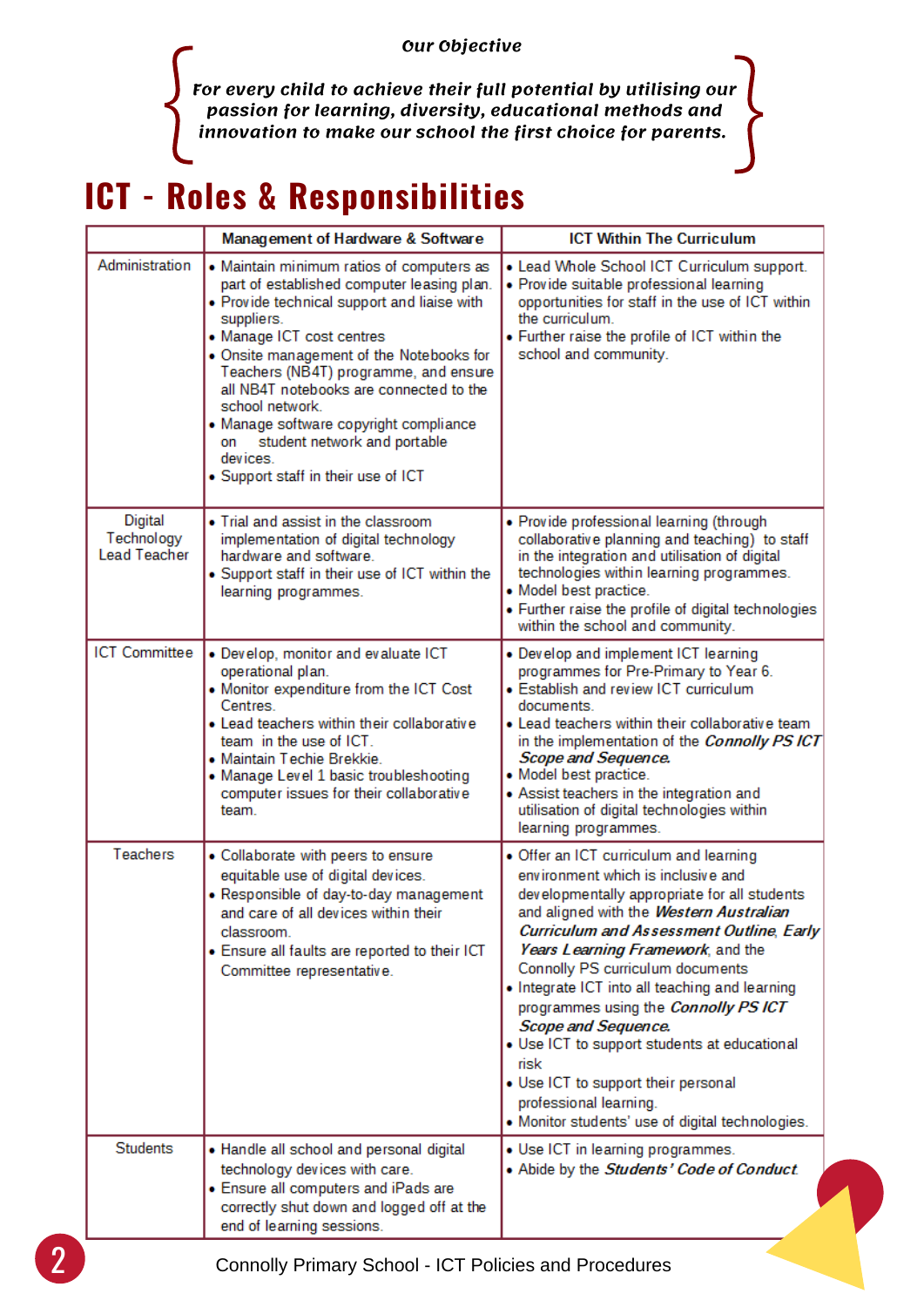### **Internet Use**

#### **Rationale**

The policy follows the guidelines of the Department of Education and is designed to accommodate the general usage of the electronic resources through the Internet for all members of the school community, and from all Internet access points.

#### Outcomes for staff and students

Potential users are seen as staff, students and community members. The general usage of the electronic resources through the Internet is available for all members of the school community, and from all Internet access points. The prime use of the Internet is to complement existing curriculum resources, and to provide electronic communication. All users will be expected to act responsibly and only access appropriate sites. The basic school philosophy of respect for others, together with all students having the right to learn, is paramount.

#### Guidelines

Connolly PS will ensure access to the internet for all members of staff, and all students. Members of the wider school community will have access where appropriate.

The security of the facility is covered within the procedures of the school, with password control of the network by the appropriate staff.

#### **Monitoring**

Students are expected to follow the school rules relating to internet usage. Each staff member will be responsible for the appropriate use of the Internet by the students is his/her care. Staff are to ensure that the students' internet use is appropriately monitored. Suitable classroom learning strategies are as necessary with the use of electronic information as in any other lesson.

#### **Students**

A Students' Code of Conduct will be published for all students, with a copy displayed in close proximity to the computers. Adherence to the code is a condition of use.



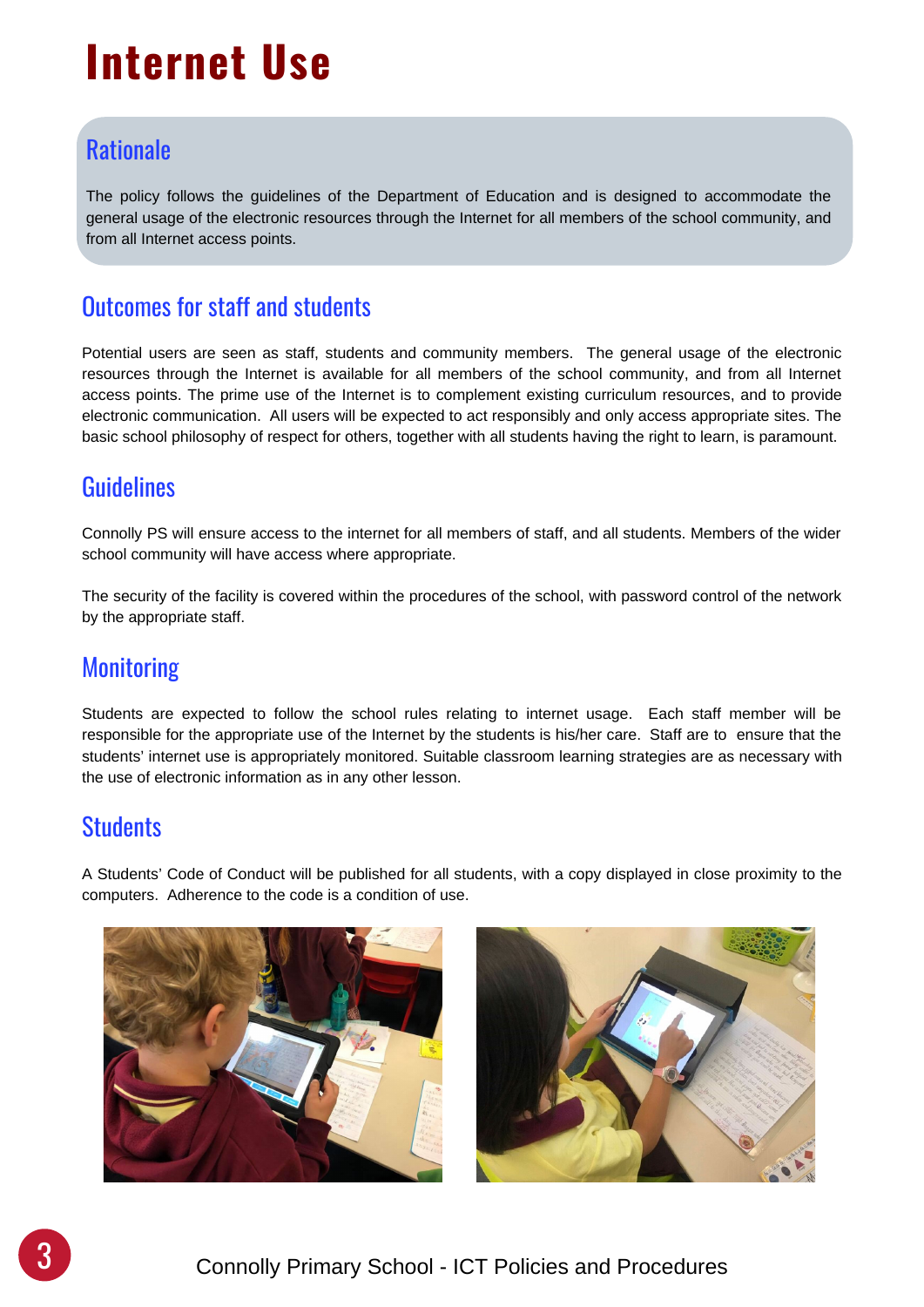### **Students' Code of Conduct Internet Use**

#### Acceptable Use

The basic school philosophy of respect for others, together with all students having the right to learn is paramount.

The prime use of ICT is to complement existing curriculum resources and to provide electronic communication.

Students will only use the internet for educational purposes, or as instructed by their teacher.

No student is to download any files without teacher permission - including screensavers and desktops.

All users will be expected to act responsibly and only access appropriate sites. If an inappropriate site comes up inadvertently, students must click the monitor on/off button and inform the teacher immediately.

#### **"If it is not suitable for our library collection, it should not be on the screen."**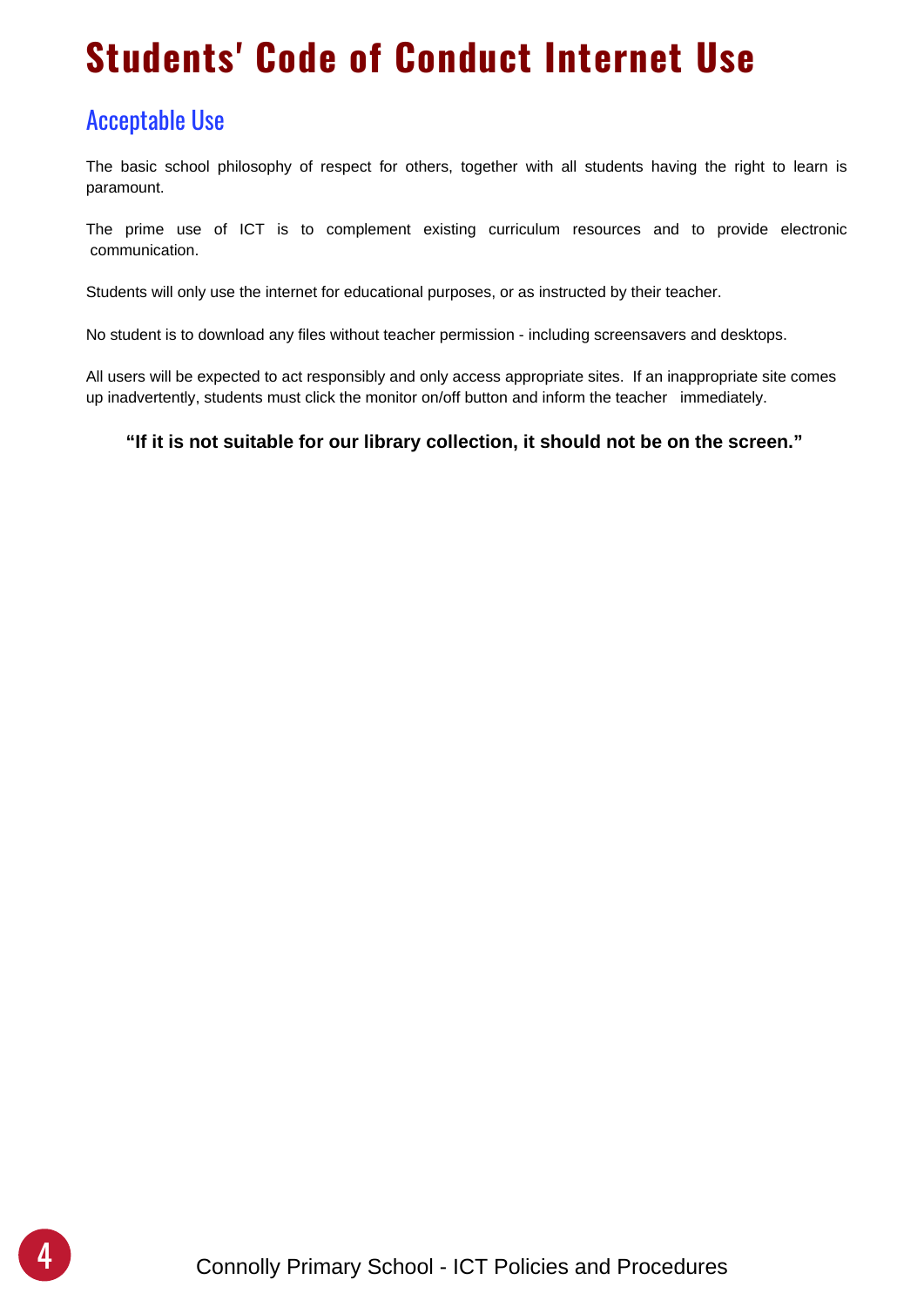## **Bring Your Own Device (BYOD)**

#### **Rationale**

Connolly Primary School aims to provide students with the opportunity for more personalised learning through the use of digital technology within the learning programme. With the privilege of using a device at the school comes the responsibility to use the technology in a manner that is in keeping with our core values: leadership, integrity, kindness, commitment, justice and respect.

The Bring Your Own Device (BYOD) programme is aimed to maximise student engagement with digital technologies within the learning programmes, and to build links in learning between school and home.

#### Guidelines

The school approved personal device for learning is an iPad (or iPod touch, but iPad preferred).

These devices may be brought to school by students in Jarrah, Karri and Tuart blocks whose teachers have distributed a copy of the BYOD Agreement, and once a copy of the agreement has been signed and dated by the parent, class teacher and student.

Permission, if granted, will be for the current school year only and does not transfer to future school years.

Students are responsible for the care of their devices. The school will accept NO liability for theft, damage or accidental loss.

Devices are to remain locked during lunch and recess, and are not to be taken into the playground. It is recommended that parents insure their child's device for loss or damage. Students will be held accountable for any deliberate damage.

Students are responsible for bringing their devices to school fully charged. They must be labelled for identification with the student's name, year level and classroom.

As the device is neither owned nor managed by the school, the school is not in a position to offer any technical support.

#### Network Access

The student will assume responsibility for entering the school proxy server details as required into their device network settings in order to access the internet through the school's cyber safety filters. Internet access through the school's wireless network will be provided to students free of charge.

Any phone internet connection, such as 3G, 4G or NextG, must be switched off and the device priority pointed to the school's wireless network. Accessing the internet independently of the school's proxy servers (i.e. by personal ISP) is not allowed in order to ensure cyber safety.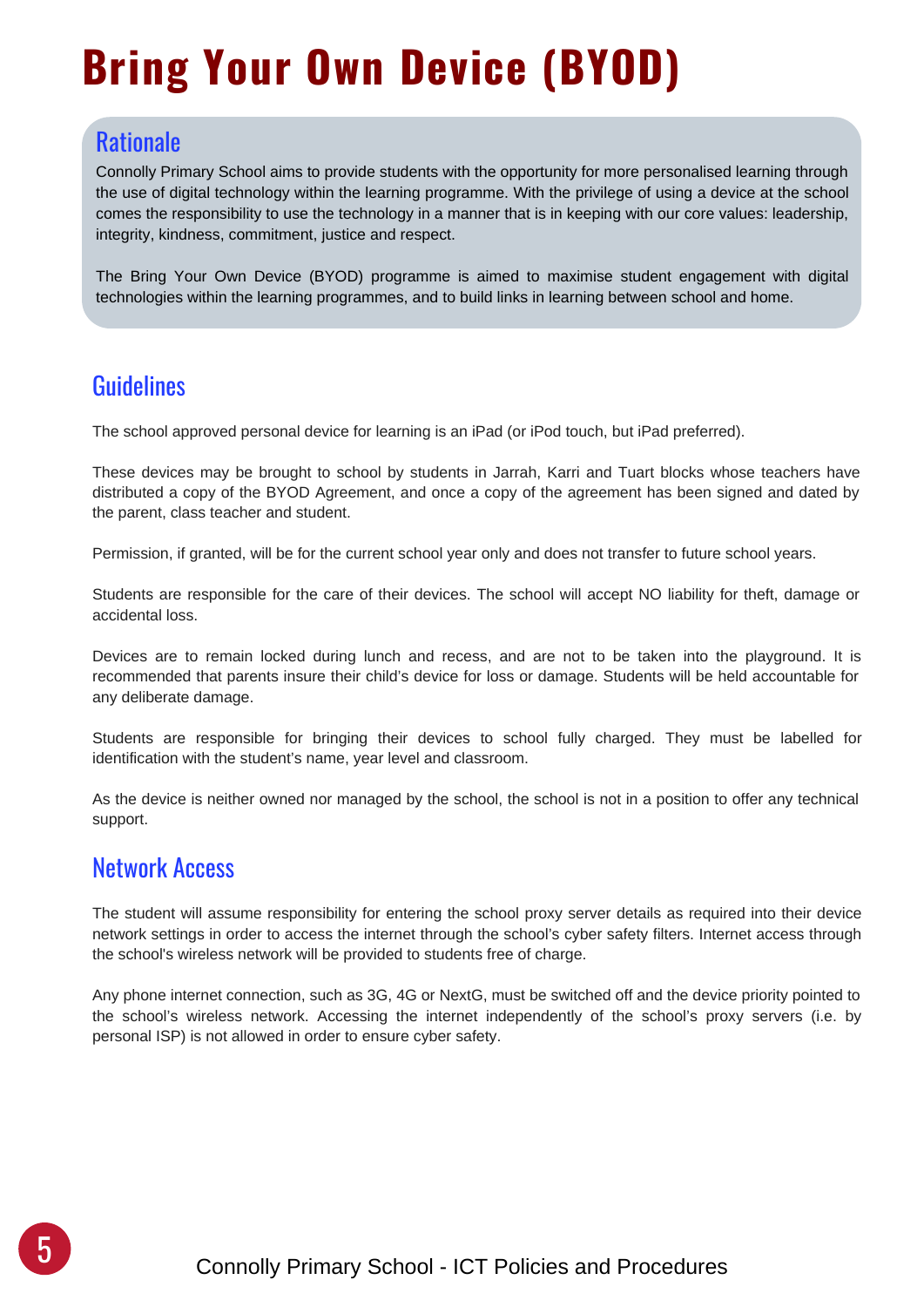### **Bring Your Own Device Policy**

#### Appropriate Use

These devices must be used responsibly and at the direction of the class teacher.

Mobile phone voice calling, social media and text use by students during the school day is still prohibited by this policy and existing Mobile Phone Use policy.

Taking photos, video or recording voice of any individual or group is NOT allowed at any time.

Students agree to only view, listen to, or access, school appropriate content on their devices while at school. Due to copyright, content such as music is not to be transferred to or from other devices or the school's computer network. All content including, but not limited to, files, photos, videos and music must remain appropriate, as deemed by the school, at all times. The school retains the right to review the content of any device registered under this agreement.

The school may prescribe software and/or apps that students must have installed on their device. **Parents/Guardians** must ensure that all content stored on the device is compliant with copyright law and regulations.

The School Principal retains the right to be the final arbiter of what is, and is not, appropriate content.

Consequences for breach of this policy will result in the removal of the device, and a parent/ guardian will be required to collect the device in person. Further consequences for a breach of this agreement will ultimately be determined by the Principal and may include banning an individual student from bringing their mobile device to school.

Any use of a device deemed inappropriate by the school may also result in the withdrawal of BYOD privileges.

#### Breaches of the Policy

Breaching the expectations outlined in this policy will result in the removal of the device, and a parent/guardian will be required to collect the device in person.

Any use of a device deemed inappropriate by the school may also result in the withdrawal of BYOD privileges.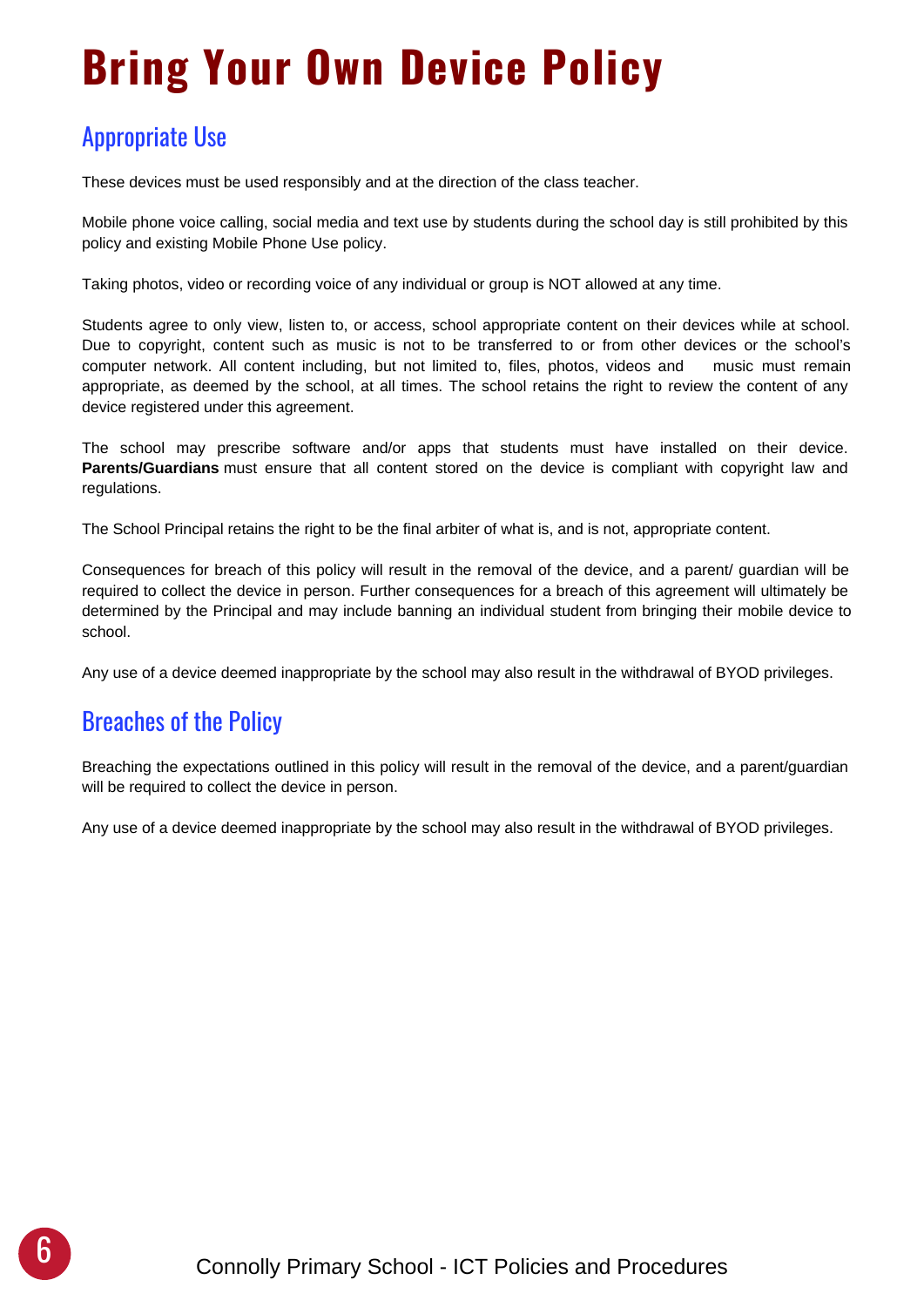## **Mobile Phone Use (To be updated)**

#### **Rationale**

With increasing use of mobile phones, there is a need for a better understanding of what is and what is not appropriate in the school setting. While mobile phones are permitted at school, it is strongly suggested that parents of students should not allow their child to bring one to school, unless there is a very compelling reason to do so.

The purpose of this document is to ensure that the use of mobile phones does not affect teaching and learning and the good management of the school. The following statements are applicable to all members of the school community whilst they are on school grounds.

#### Mobile Phone Etiquette

#### Mobile phones should…

- be kept out of sight, either in a bag or on your person, when not in use.
- should not be left on desks in full view of others. should be turned off or put on silent to receive calls or text messages during class time or at meetings.
- should only be used during school hours when NOT in class or meeting times, and only if it is deemed absolutely necessary.